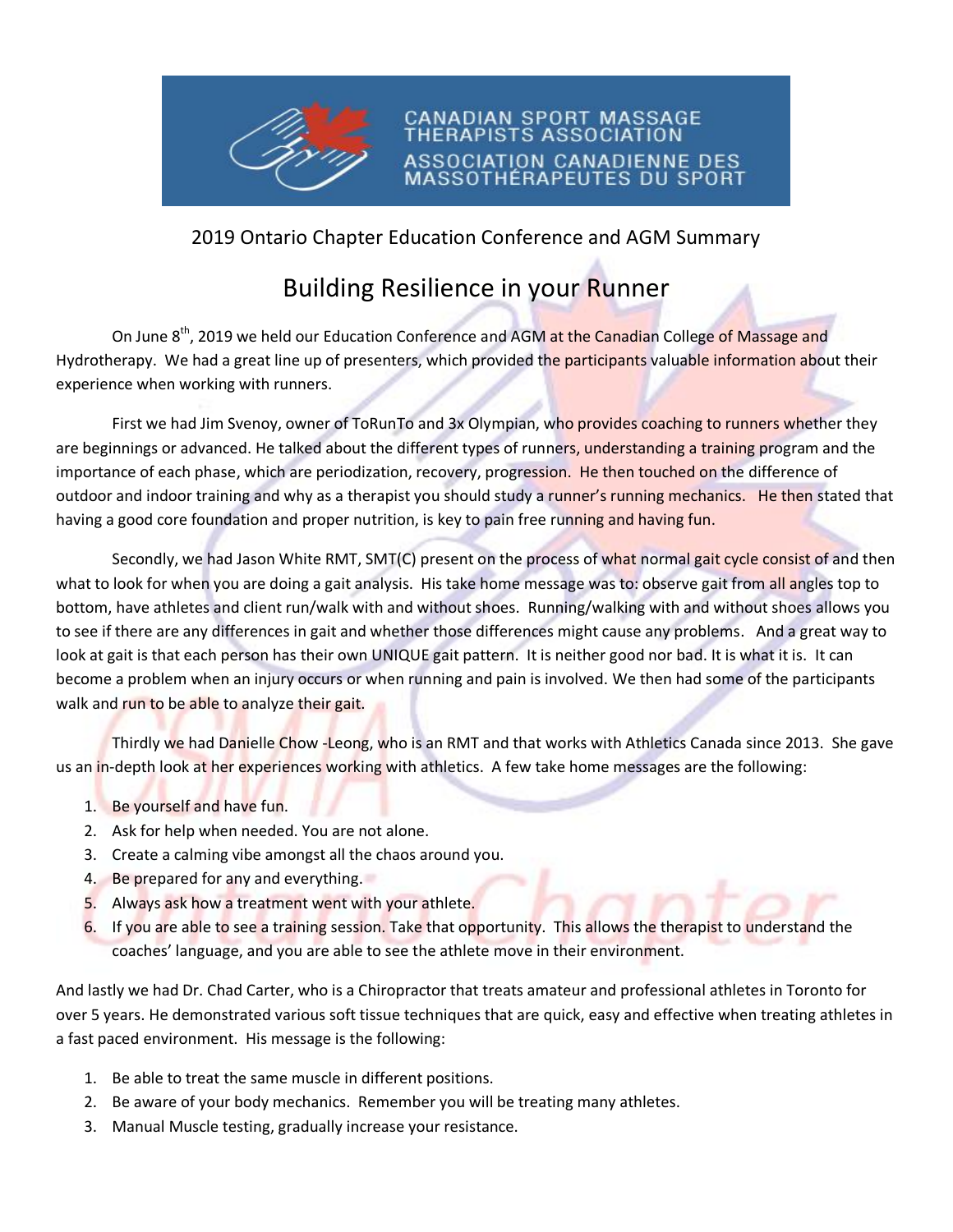4. Re-check after techniques, to ensure its effectiveness and whether improvements have been achieved.

Some important questions to ask your athlete as a pre-assessment/treatment:

- 1. How are you feeling?
- 2. Are you hydrated?

Οı

- 3. What's bothering you?
- 4. When's your next competition?

Thank you to all of our presenters and their presentations. It was a great day of learning. Hopefully we can see you next year at our education conference and AGM.

Thank you to our presenters. From left to right: Jason White, Danielle Chow-Leung, Jim Svenoy and Chad Carter